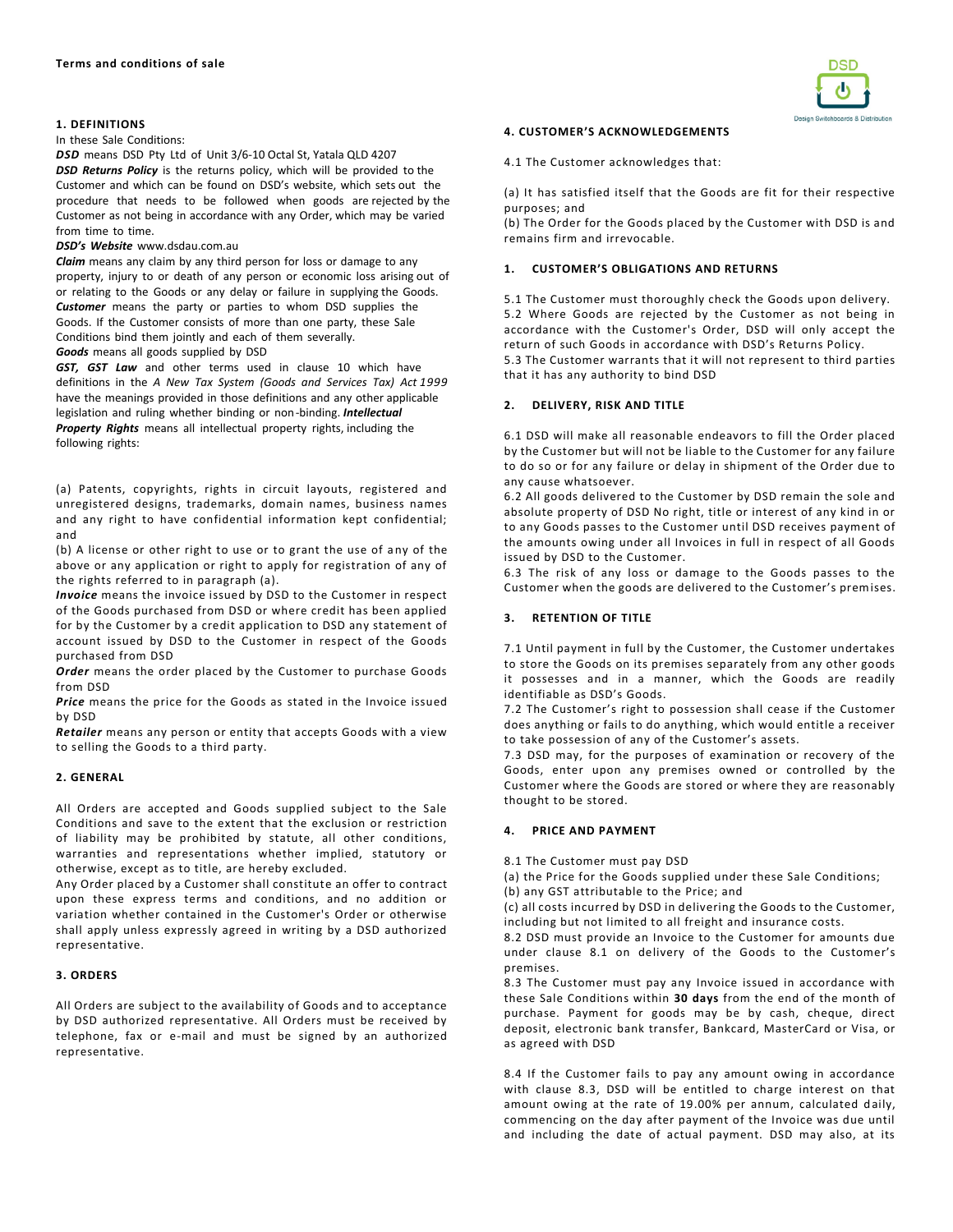discretion, withhold any further deliveries or cancel any outstanding Orders without notice to the Customer.

8.5 DSD will offer extended payment terms to Customers that agree to order a set quantity of Goods periodically (**Special Order**), at the sole discretion of DSD The due date(s) for payment will be specified in the initial Invoice to the Customer making the Special Order.

# **5. WITHDRAWAL OF CREDIT**

DSD may withdraw credit from the Customer at any time without prior notice.

# **6. GST**

10.1 Notwithstanding any other provision of these Sale Conditions: (a) If GST applies to any supply made by either party under or in connection with these Sale Conditions, the consideration provided or to be provided for that supply will be increased by an amount equal to the GST liability properly incurred by the party making the supply; and

(b) If the imposition of GST or any subsequent change in the GST Law is accompanied by or undertaken in connection with the abolition of or reduction in any existing taxes, duties or statutory charges (in this clause "taxes") the consideration payable by the recipient of the supply made under these Sale Conditions will be reduced by the actual costs of the party making the supply that are reduced directly or indirectly as a consequence of the abolition of or reduction in taxes.

10.2 Each party warrants that at the time any supply is made under these Sale Conditions on which GST is imposed, that party is or will be registered under the GST Law. If the other party requests written evidence of registration, the party claiming to be registered will promptly produce evidence satisfactory to the party seeking such evidence.

10.3 Any Invoice rendered by a party in connection with a supply under these Sale Conditions which seeks to recover an amount of GST payable by that party must conform to the requirements for a tax invoice (as that term is defined in the GST Law) (**Tax Invoice**). If requested to do so by the recipient of the supply, the supplier must provide a Tax Invoice within 28 days.

# **7. CANCELLATION OF ORDERS**

Requests by a Customer for cancellation of any Order or for rescheduling of deliveries will only be considered by DSD if made in writing. The Customer must pay to DSD an amount equal to all costs incurred in the preparation and delivery of the Order and its cancellation or rescheduling.

# **8. CUSTOMER DEFAULT**

If: (a) the Customer defaults or commits any breach of any of its obligations to Source Co; or (b) the Customer at any time becomes bankrupt or, if an incorporated body, any resolution or petition to wind up its business is passed or presented otherwise than for reconstruction or amalgamation, or if a liquidator or receiver or manager is approved to such corporate body or its undertaking property or assets or any part thereof, or if the Customer is insolvent or is unable, or admits its liability, to meet its financial commitments promptly as and when due, then DSD may (without prejudice to any other claims or rights which DSD might have) immediately cancel any uncompleted Order or cancel or suspend delivery. In addition, and notwithstanding any other provisions of DSD's Sale Conditions, payments for any delivery already made shall immediately become due.

# **9. FORCE MAJEURE**

DSD is not liable for the cancellation or partial delivery of any Order or part Order if performance by DSD is prevented or delayed directly or indirectly by any cause beyond the reasonable control of DSD whether such cause existed or was foreseeable at the date of acceptance of the Customer's Order by DSD or not.

# **10. INDEMNITY**

The Customer indemnifies DSD its employees, agents and contractors against all losses, damages, expenses and costs (on a full indemnity basis and whether incurred by or awarded against any of them) that any of them may sustain or incur as a result of, whether directly or indirectly, any failure of the Customer to perform any of its obligations under these Sales Conditions or as a result of any Claim, except to the extent the Claim arises due to the negligence of DSD its employees, agents or contractors.

## **11. WARRANTY**

Our warranty. We must repair or at our option, make a replacement available to you for any goods supplied by us if there is any material or manufacturing defect in materials or workmanship provided you give notice to us in writing within **12 months** after supply by us of the relevant product, and within 14 days of becoming aware of a possible breach of warranty. The notice must state the warranty under which you are claiming and set out the facts that you consider have led to a breach of the warranty. You must bear the costs of making the claim. Our obligations under this warranty are limited to repair or the provision of a replacement and that is your sole remedy. Any costs incurred by you in substituting the defective product (including investigation and location of the defective product and costs of any kind incurred in carrying out the substitution), are to be borne by you. Statutory notice: consumer transactions. The following only applies if you are a deemed "consumer" under the Australian Consumer Law and may not apply in your case. In telling you the following, we do not vary or extend the remedies otherwise available to you. Our goods come with guarantees that cannot be excluded under the Australian Consumer Law. You are entitled to a replacement or refund for a major failure and compensation for any other reasonably foreseeable loss or damage. You are also entitled to have the goods repaired or replaced if the goods fail to be of acceptable quality and the failure does not amount to a major failure. The name, business address, telephone number and email address of the person giving this warranty are: DSD Pty Ltd of Unit 3/6-10 Octal St Yatala QLD 4207 4214 Tel-0755971102 and admin@dsdau.com.au

# **12. LIMITATION AND EXCLUSION OF LIABLITY**

15.1 DSD does not exclude or limit the application of any provision of any statute (including the Trade Practices Act 1974) where to do so would contravene that statute or cause any part of these Sale Conditions to be void (**Non-excludable Condition**).

15.2 For a breach of any Non-excludable Condition, DSD's total liability to the Customer is limited, at DSD's option, to either of the following:

(a) supplying, repairing or replacing; or

(b) paying the cost of supplying, repairing or replacing, the Goods in respect of which the breach occurred.

If a breach of any Non-excludable Condition relates to the provision of services, DSD's total liability to the Customer is limited, at DSD's option, to either of the following:

(i) resupplying; or

(ii) paying the cost of resupplying, the services in respect of which a breach occurred.

15.3 DSD excludes: